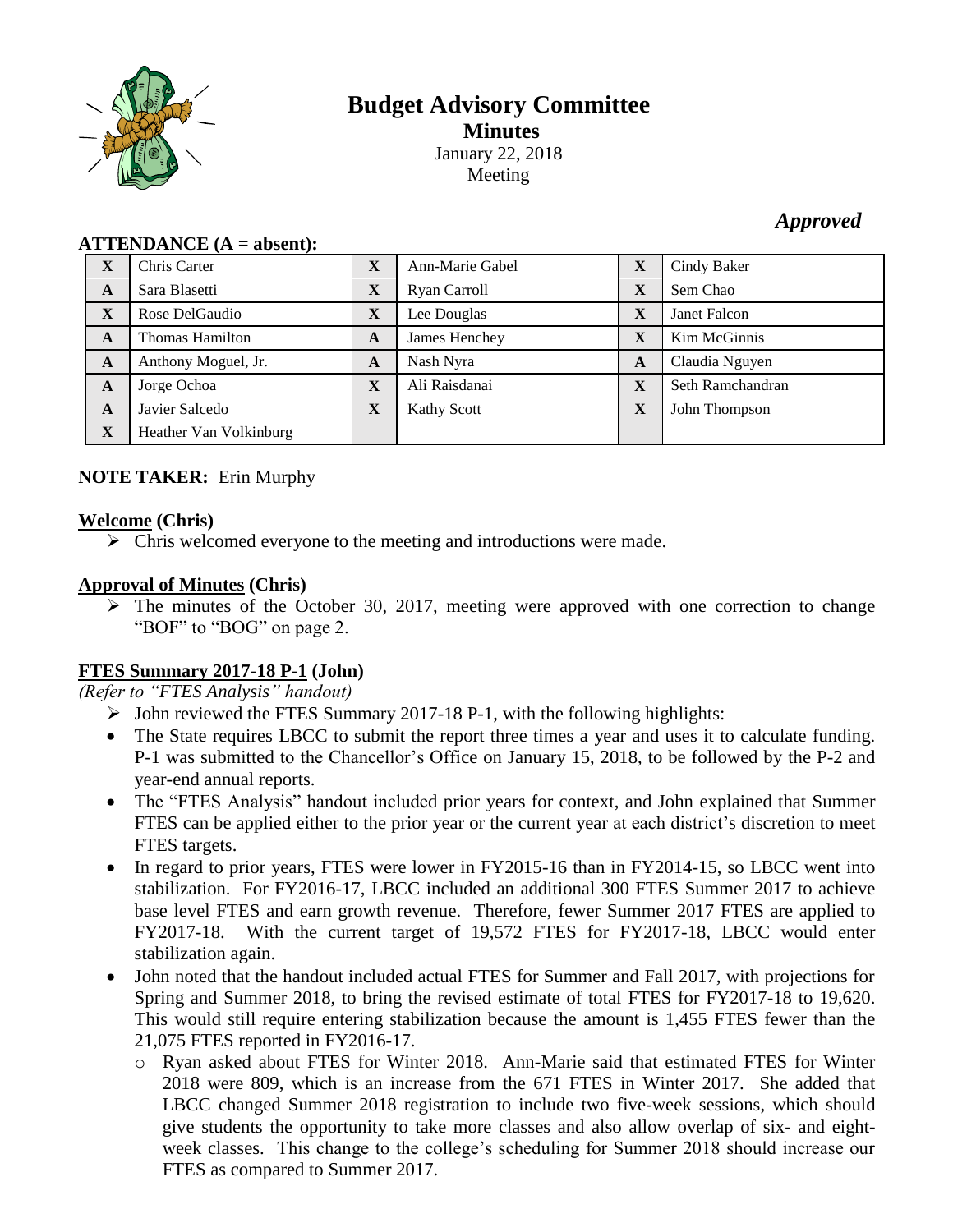### **BAC Minutes January 22, 2018 Page 2**

- o Chris asked about stabilization. Ann-Marie said that the FY2017-18 budget includes \$7.7 million for stabilization. She mentioned that given the new funding formula in the Governor's proposed FY2018-19 budget, there is uncertainty about how restoration will work after entering stabilization in FY2017-18. The proposed budget states that districts are guaranteed to receive the same amount of funding in FY2018-19, although the "Hold Harmless" language excludes the COLA in the Governor's proposed FY2018-19 budget. She said that one option might be to dismiss stabilization and restoration based on prior years and instead start fresh in FY2018-19, which would benefit LBCC.
- o Kathy recommended proceeding as though we have a year to achieve restoration, using data to enhance scheduling and incorporating best practices in order to create additional access for students, which is especially important when a district is in stabilization. She said that additional efforts such as phone banking are especially important.
- o John asked about what it would mean to start fresh. Ann-Marie said that currently FTES are driving revenue, and LBCC would be held harmless at the revenue level. LBCC would not be penalized in FY2018-19, as we would under the current funding model. It would afford LBCC another year of funding to achieve FTES targets, and if targets are not achieved, LBCC would earn stabilization funding in FY2019-20.
- o Lee clarified that the "Hold Harmless" provision in the Governor's proposed budget is currently for one year and asked if LBCC would have instead two years to achieve FTES targets. Ann-Marie said that LBCC is going to receive the same amount of funding in FY2017-18 as for FY2016-17 since we are not meeting our FTES target. LBCC would receive the same amount in FY2018-19, regardless of whether we were able to achieve restoration. In the current model, we would lose funding in FY2018-19 if we didn't achieve the FTES target. The Governor's proposed budget, however, indicates that LBCC would receive the same funding as FY2016-17 and FY2017-18. Rose asked who makes the determination, and Ann-Marie responded that it is the California Department of Finance. Ann-Marie added that the Chief Business Officers' (CBO) work group will be reviewing the mechanics of the proposed new funding formula. Ann-Marie said that she is Vice Chair of the CBO work group, which has discussed advocating to return to a three-year restoration period, as 51 districts are currently in restoration or stabilization, particularly districts in northern California which are struggling with FTES.
- o Ryan further clarified FTES and stabilization data.
- o Seth observed that the new funding formula allocates only 50% based on FTES, with other sources accounting for the additional 50% of funding.
- o Ann-Marie added that the CCCCO supports the Governor's proposed budget. However, the legislature may decide to amend the proposal.
- o John commented that drafting the FY2018-19 budget in accordance with the changes outlined in the Governor's proposed budget by the start of the new fiscal year on July 1, 2018, will be challenging. He also noted that Governor Brown is in his last year in office, which may be contributing to an accelerated timeline. Ann-Marie responded that while there are advantages to having more time to develop thoughtful metrics, there are also benefits to implementing the changes more quickly.
- o Rose asked when the proposed budget will be presented to the legislature. Ann-Marie replied that the trailer bill language will occur in late February, following which it will move through various committees (for example, Budget and Education), before being presented to the State Assembly and Senate. She added that the Governor's office did run some simulations before incorporating the new funding formula in the proposed budget. The CBO work group requested to see simulations at their next meeting on February 9, and they hope to share simulations with their districts by the end of March, knowing that tentative budgets need to be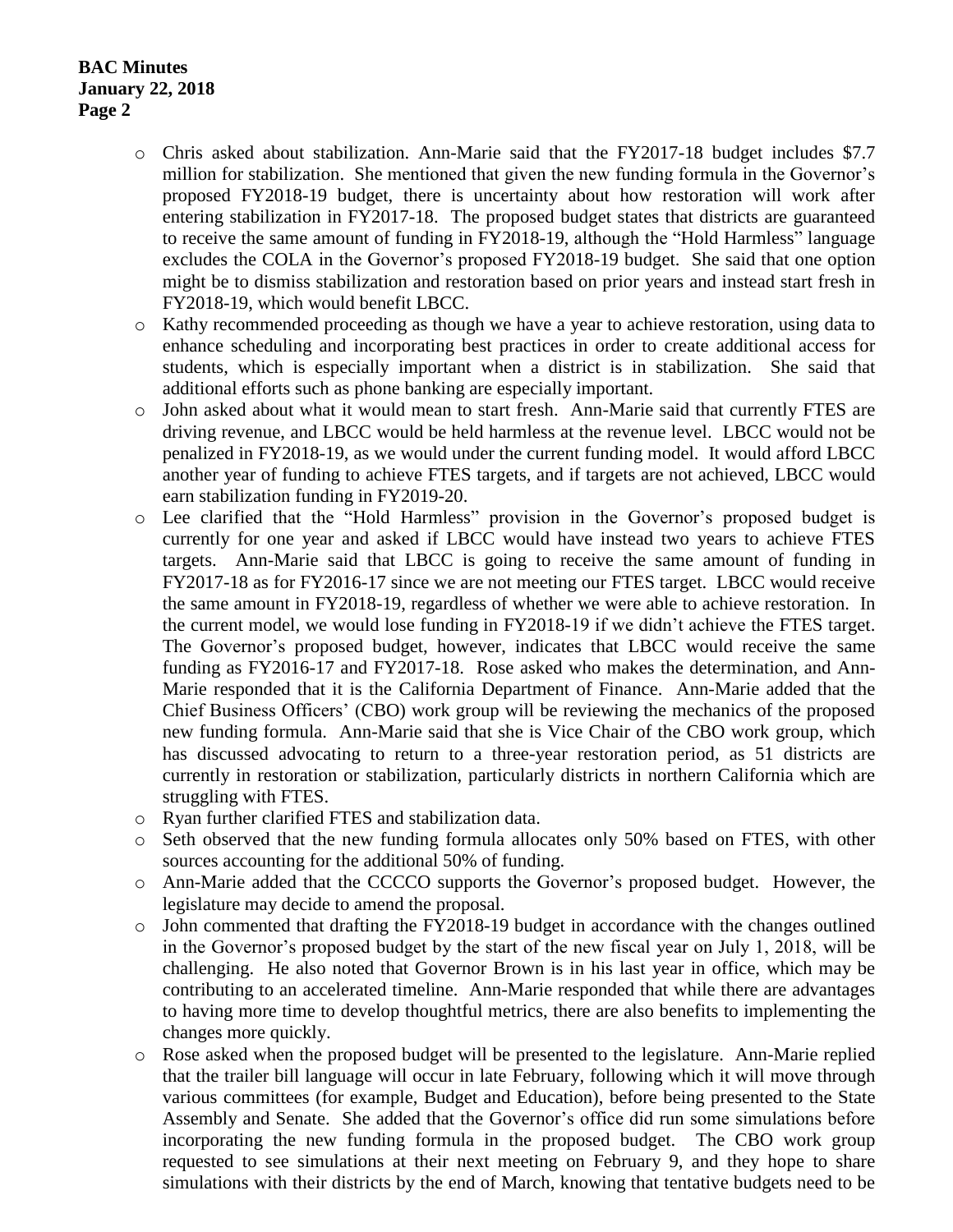**BAC Minutes January 22, 2018 Page 3**

> drafted by May for Board approval in June. Ann-Marie commented that some districts could conceivably get more funding than under the current formula.

### **Full-time Faculty Obligation (FON) (Ann-Marie)**

*(Refer to "Fall 2017 FON and Fall 2018 Projection" handout)*

- Ann-Marie reviewed Full-time Faculty Obligation (FON) as follows:
	- LBCC is required to maintain a minimum number of full-time faculty based on the number of credit FTES generated by the college at P-2. For the Fall 2017 calculation, LBCC needed 356 FT faculty, but we had only 346.82. Since LBCC was 9.18 short, we must pay a penalty to the state, calculated at \$74,029 each for a total of \$679,586.
	- Ann-Marie provided background on faculty hiring efforts in Fall 2017, reporting that despite trying to hire 33 FT faculty, LBCC was able to hire only 28 FT faculty successfully. There were two additional retirements, in addition to an increased percentage of faculty teaching noncredit courses, which are not counted toward FON. Those three factors—unsuccessful recruitments, retirements, and additional noncredit course loads—resulted in the shortage of nine FT faculty.
	- Moving forward, FT faculty for Fall 2018 is estimated at 329.82—17 fewer FT faculty than Fall 2017. This estimate accounts for anticipated retirements and other known changes in FT faculty assignments.
	- Referring to the Financial Analysis provided by John, Ann-Marie said that there are 19,082.20 credit FTES in the Projected P-2 report for FY2017-18, which assumes that LBCC will meet our credit FTES per our budget. Given 19,082.20 FTES, the FON will be 335, and six additional FT faculty will need to be hired to meet the obligation.
	- Ann-Marie emphasized that if more than the estimated FTES are reported, the amount of funding needed to meet the FON obligation will need to increase commensurately to support hiring additional FT faculty. **She therefore strongly advised not reporting any additional FTES in the P-2 report.** She added that the final report will be submitted in July and also mentioned that it would benefit the district to know about any additional retirements planned before May 15 that are not included in the estimate, in case additional faculty need to be hired. Ann-Marie observed that LBCC has hired 127 FT faculty over the last four years.
		- o Sem asked about FT faculty working in interim administrative assignments because the anticipation is that permanent recruitment would not occur until later. Ann-Marie responded that those assignments had been considered in the estimates, as long as there were no additional changes before May 15 (45 days before year-end).
		- o Lee asked about accounting for FT faculty who were currently on leave at other institutions.
		- o Lee noted that LBCC is increasing efforts around noncredit courses and asked about how those efforts impact the loads for FT faculty. Ann-Marie recommended that FT faculty teach full loads of credit courses, with any noncredit courses designated as overload. Kathy added that in some cases, FT faculty had been assigned noncredit courses to complete their loads.

#### **State Budget Update (Ann-Marie)**

*(Refer to "Overview of the 2018-19 Governor's Budget," "EVP's Memorandum dated January 19, 2018," "Community College Update," and email handouts)*

 Ann-Marie presented key items from the Governor's proposed FY2018-19 budget, noting highlights as follows: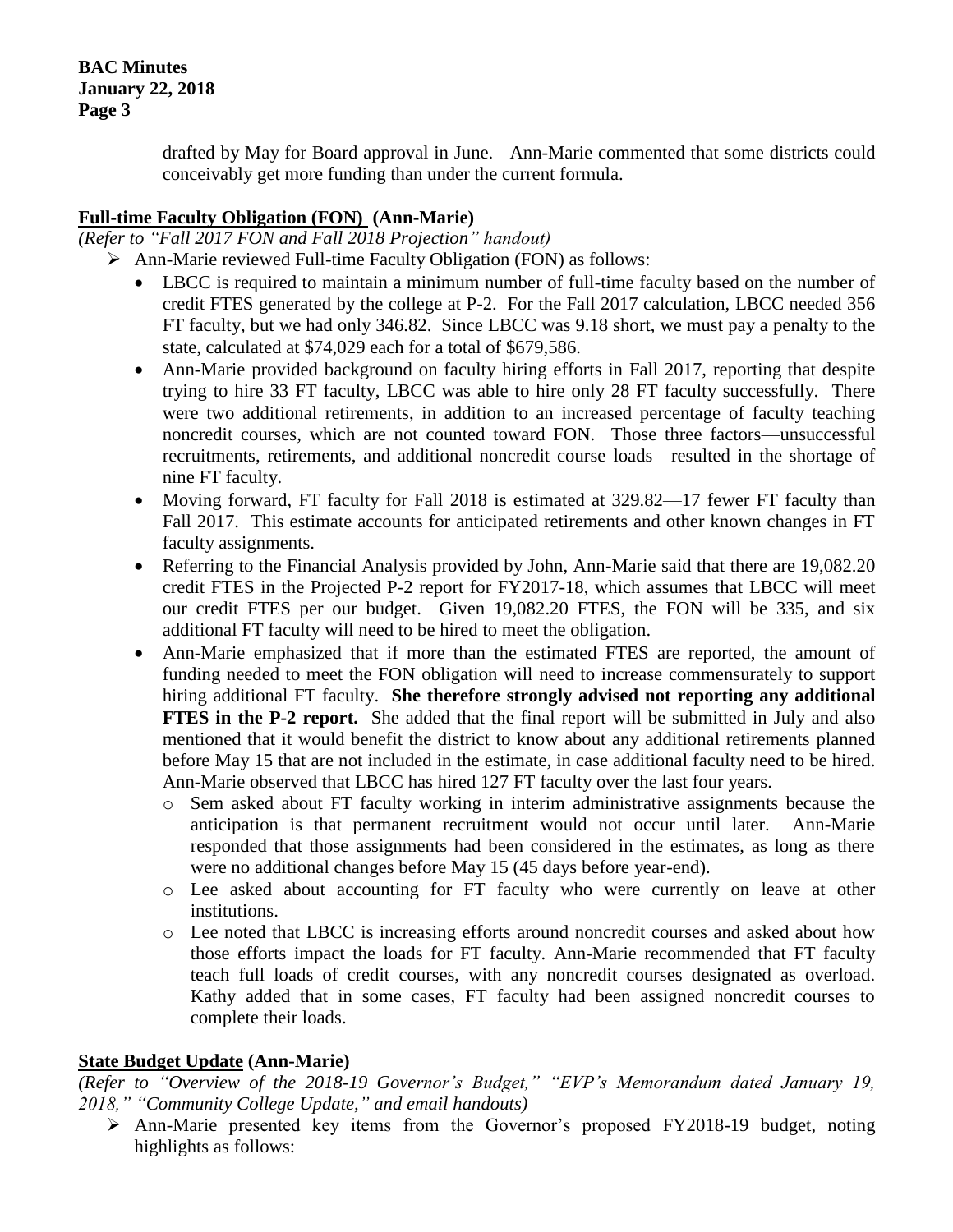- Overall, it was a very good budget for Community Colleges, with an increase of \$780 million from last year (a 4% increase), comprised of both one-time and ongoing funding.
- The proposed budget includes a 2.51% COLA, but as noted above, LBCC is not guaranteed to receive it. There is 1% provided for growth, but LBCC will be budgeting 0% because we don't expect to grow FTES in FY2018-19.
- Of the total \$274 million allocated for deferred maintenance & instructional equipment, LBCC would receive an estimated \$5 million. Historically this revenue has been split equally between deferred maintenance and instructional equipment. Ann-Marie said that **the BAC will be asked to recommend the allocation percentage for these funds at its next meeting.**
- In regard to College Promise funding, it could be applied to first-time, first-year students taking 12 or more units. Alternatively, it could also be used for Student Support Services activities, per the District's choice. Districts do need to partner with K12, which LBCC is already doing.
- Ann-Marie said that the proposed budget also includes an augmentation of \$32.9 million for Student Success completion grants, whereby two grants would be consolidated into one program and additional funding would be awarded to students via the Financial Aid office.
- LBCC also received working drawings funding for Buildings MM at PCC and the remainder of our design-build funding for Buildings M/N at LAC.
- Ann-Marie then addressed three key changes to the funding formula presented in the Governor's proposed budget:
	- 1. Consolidation of categorical programs—the Governor's office has asked the CCCCO for recommendations on consolidating categorical programs and is expecting a proposal from the Department of Finance for the May Revise. Ryan asked for clarification of "categorical programs," and Ann-Marie provided the examples of EOPS, Basic Skills, Strong Workforce, DSPS, and Student Equity. She also noted that consolidating funding for categorical programs would perhaps grant districts additional flexibility at the local level.
	- 2. The establishment the 115<sup>th</sup> California community college as an online-only college as its own legal entity and duly elected Board of Trustees, to be accredited by the Western Association of Schools and Colleges (WASC) eventually.
		- o Kathy asked if any group was in favor of the online college. Rose said that over 2.3 million adult workers between the ages of 25 and 34 without degrees are being poached by out-of-state online colleges, and the intent of the online community college is to serve that currently underserved population. Ann-Marie added that the impact to each college's enrollments is expected to be negligible, as the students who would potentially enroll in the online college would be spread throughout the state.
		- o Rose noted that the infrastructure necessary to run the online college would be significant, as reflected in the proposed budget's allocation.
		- o Janet asked if LBCC students could currently earn a degree completely online. Ann-Marie said not yet. Ryan asked if other California community colleges offered degree programs completely online, and Ann-Marie said some did. Seth observed that the Library Technician certificate program is online, although it is not a degree program.
		- o Janet asked if the online college would still need to follow the curriculum approval process. Rose speculated that a new process may be developed.